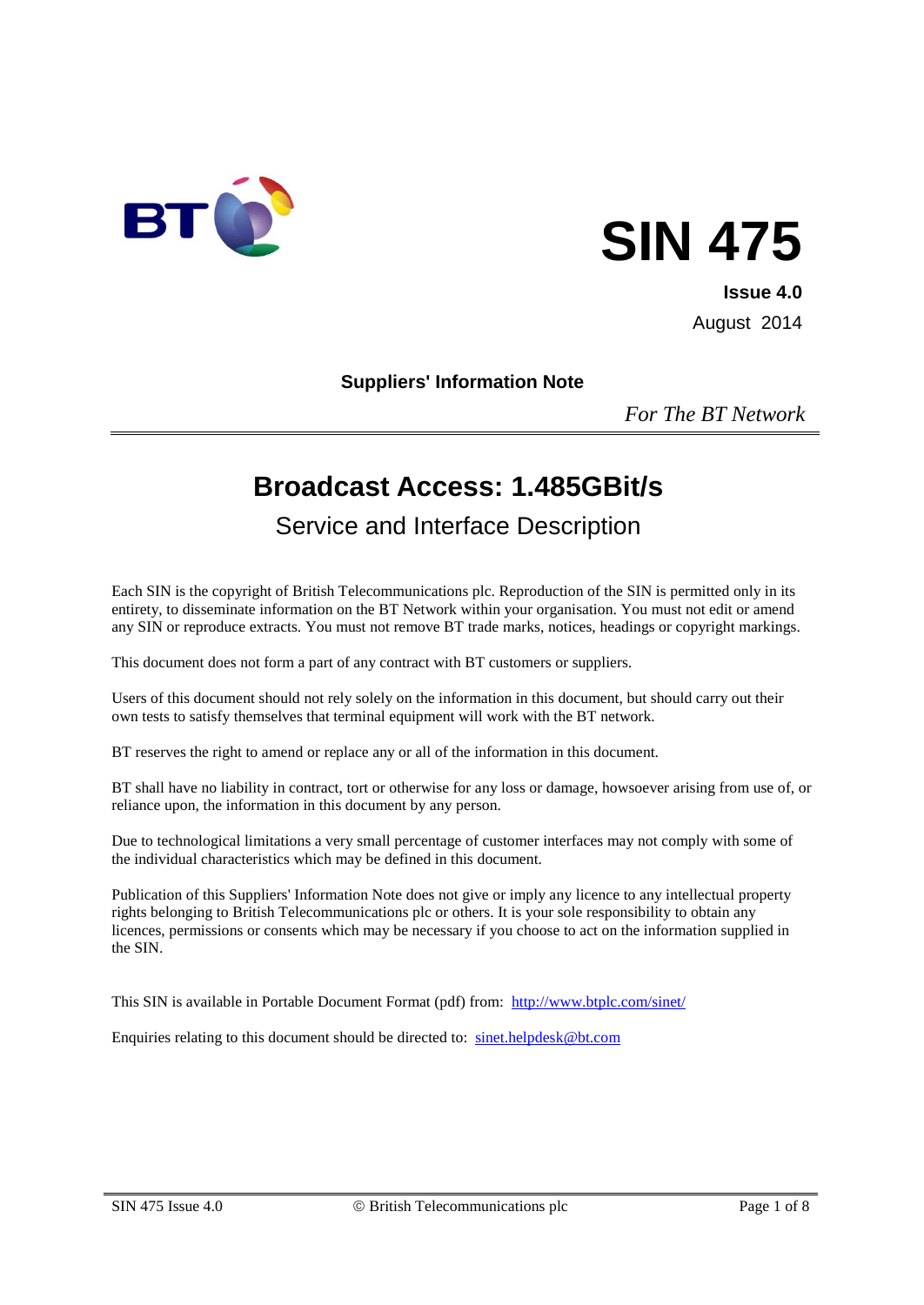#### **CONTENTS**

| $\mathbf{1}$            | INTRODUCTION 3                                                                                                                                                                                                                                                                                                                                                                                      |  |
|-------------------------|-----------------------------------------------------------------------------------------------------------------------------------------------------------------------------------------------------------------------------------------------------------------------------------------------------------------------------------------------------------------------------------------------------|--|
| $\mathbf{2}$            |                                                                                                                                                                                                                                                                                                                                                                                                     |  |
| 3                       |                                                                                                                                                                                                                                                                                                                                                                                                     |  |
| $\overline{\mathbf{4}}$ |                                                                                                                                                                                                                                                                                                                                                                                                     |  |
| 4.1                     |                                                                                                                                                                                                                                                                                                                                                                                                     |  |
| 4.2                     | ${\bf STANDARDS\hskip1pt CONPLIANCE}\hskip-2pt  \hskip-2pt  \hskip-2pt  \hskip-2pt  \hskip-2pt  \hskip-2pt  \hskip-2pt  \hskip-2pt  \hskip-2pt  \hskip-2pt  \hskip-2pt  \hskip-2pt  \hskip-2pt  \hskip-2pt  \hskip-2pt  \hskip-2pt  \hskip-2pt  \hskip-2pt  \hskip-2pt  \hskip-2pt  \hskip-2pt  \hskip-2pt  \hskip-2pt  \hskip-2pt  \hskip-2pt  \hskip-2pt  \hskip-2pt  \hskip-2pt  \hskip-2pt  \h$ |  |
| 4.3                     |                                                                                                                                                                                                                                                                                                                                                                                                     |  |
| 44                      |                                                                                                                                                                                                                                                                                                                                                                                                     |  |
|                         |                                                                                                                                                                                                                                                                                                                                                                                                     |  |
|                         |                                                                                                                                                                                                                                                                                                                                                                                                     |  |
| 4.5                     |                                                                                                                                                                                                                                                                                                                                                                                                     |  |
| 5                       |                                                                                                                                                                                                                                                                                                                                                                                                     |  |
| 6                       |                                                                                                                                                                                                                                                                                                                                                                                                     |  |
| 7                       |                                                                                                                                                                                                                                                                                                                                                                                                     |  |
| $\mathbf{8}$            |                                                                                                                                                                                                                                                                                                                                                                                                     |  |

# **FIGURES**

# **TABLES**

|--|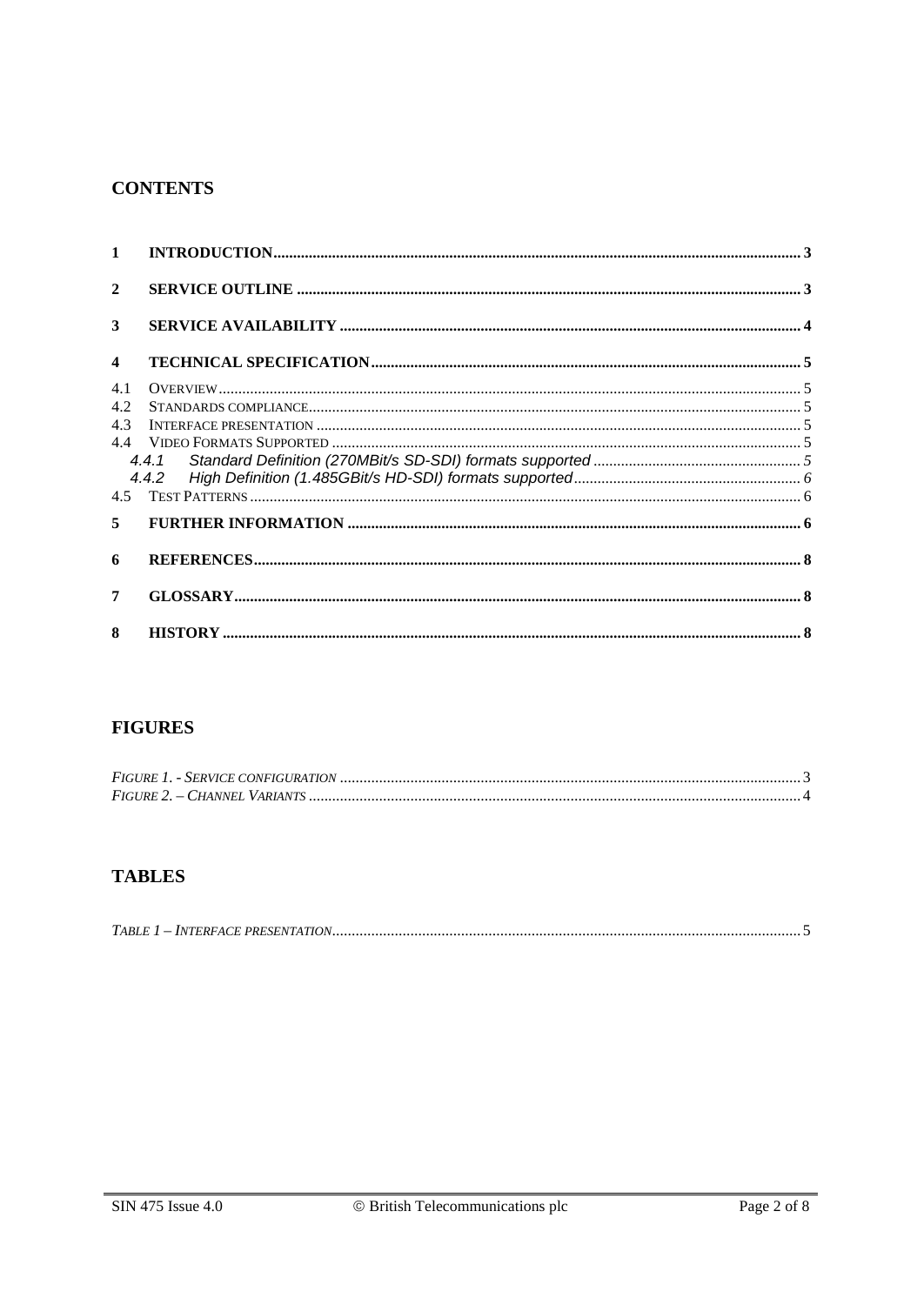# **1 Introduction**

This Suppliers Information Note (SIN) describes Openreach's 1.485GBit/s Broadcast Access service and provides technical information for customers (also referred to as Communications Providers – CPs), terminal equipment manufacturers and suppliers.

# **2 Service outline**

Openreach's 1.485GBit/s Broadcast Access service provides optical transportation of compliant, framed signals which are presented electrically to Openreach on coaxial cable. The service conforms with SMPTE Television Standard 292<sup>[1]</sup> for High definition-serial digital interface video (HD-SDI).

This is an access service, which primarily allows the transportation of 1.485GBit/s Broadcast video circuits over fibre infrastructure, utilising new network terminating equipment (NTE).

The service is limited to a maximum fibre route length of 70Km. Route distance checks are carried out as part of the initial survey work, when an order has been placed.

A main link is limited to a maximum of 35Km radial distance measured between the BT Serving exchanges (intermediate and host exchanges) at each end of a Broadcast Access service.



 $\bullet$  = Circuit termination (NTE)  $=$  fibre cable



Please refer to the Broadcast Access product description for details of the circuit options available

[\(http://www.openreach.co.uk/orpg/home/products/ethernetservices/broadcastaccess/broadcas](http://www.openreach.co.uk/orpg/home/products/ethernetservices/broadcastaccess/broadcastaccess.do) [taccess.doc](http://www.openreach.co.uk/orpg/home/products/ethernetservices/broadcastaccess/broadcastaccess.do))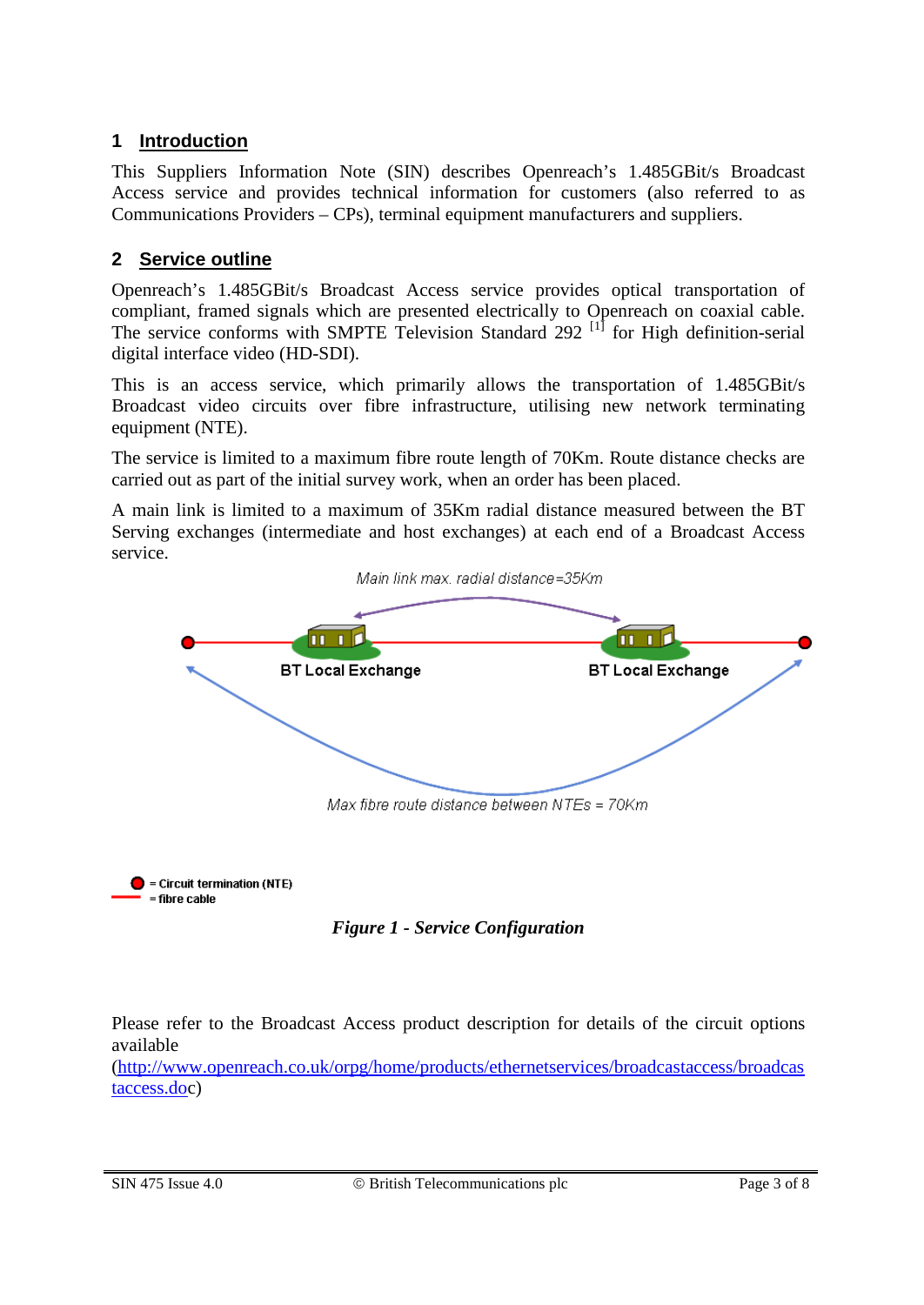# **3 Service availability**

1.485GBit/s Broadcast Access circuits are available on a point to point basis within the UK.

The product will be available with a choice of unidirectional and bidirectional channel variants. All channels will operate at the same requested circuit bandwidth. These are as follows:

- Single channel unidirectional
- Dual channel unidirectional
- Ouad channel unidirectional
- Single channel bidirectional
- Dual channel bidirectional
- Quad channel: dual unidirectional plus single bidirectional



*Figure 2 – Channel Variants*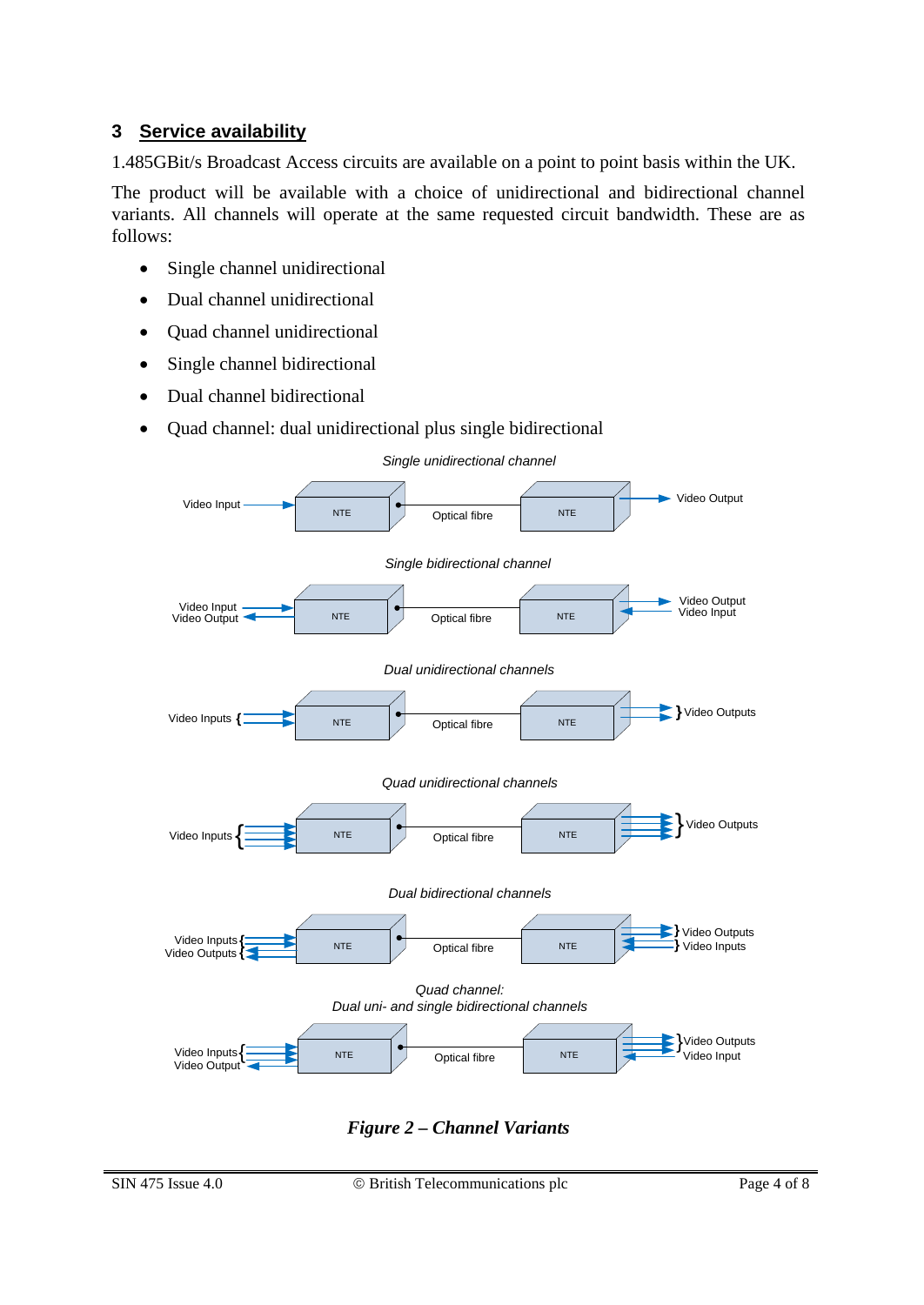# **4 Technical specification**

### **4.1 Overview**

This product allows compliant 1.485GBit/s circuits to be transported between locations in the UK using BT's telecommunications optical fibre infrastructure. This is achieved by utilising specific NTEs, which perform electrical to optical and optical to electrical signal conversion at each end of an optical fibre.

The 1.485Gbit/s customer interface cards can automatically detect and adapt to support a 270Mbit/s input signal, therefore if a CP wishes to utilise a service for both Standard Definition (270M bit/s) and High Definition (1.485Gbit/s)signals this can be achieved by purchasing the 1.485Gbit/s product variant.

### **4.2 Standards compliance**

Customer signals presented to the NTE for transportation must comply with SMPTE Standard 292. Likewise, the signal *handed back* to the customer after transportation will comply with these requirements.

#### **4.3 Interface presentation**

The following interfaces are provided by the NTE:

| <b>Interfaces at the NTE</b>   | <b>Electrical presentation</b>                                                                  | <b>Physical presentation</b>               |
|--------------------------------|-------------------------------------------------------------------------------------------------|--------------------------------------------|
| 270Mbit/s Input/output         | ITU-R G.656 <sup>[2]</sup> , SMPTE-<br>$259M$ <sup>[3]</sup> and ETSI<br>EN50083 <sup>[4]</sup> | Customer connection - 75 Ohm<br><b>BNC</b> |
| $1.485$ Gbit/s<br>Input/Output | <b>SMPTE 292<sup>[1]</sup></b>                                                                  | Customer connection - 75 Ohm<br><b>BNC</b> |

#### *Table 1 – Interface presentation*

<span id="page-4-0"></span>CP connection to/from the NTE will be done directly to designated ports at the rear of the NTE chassis, there will be no patch panel interface. Ports to be used will be allocated when the CP procures the service.

# **4.4 Video Formats Supported**

This product supports the following video formats:

# **4.4.1 Standard Definition (270MBit/s SD-SDI) formats supported**

- 525/59.94
- 625/50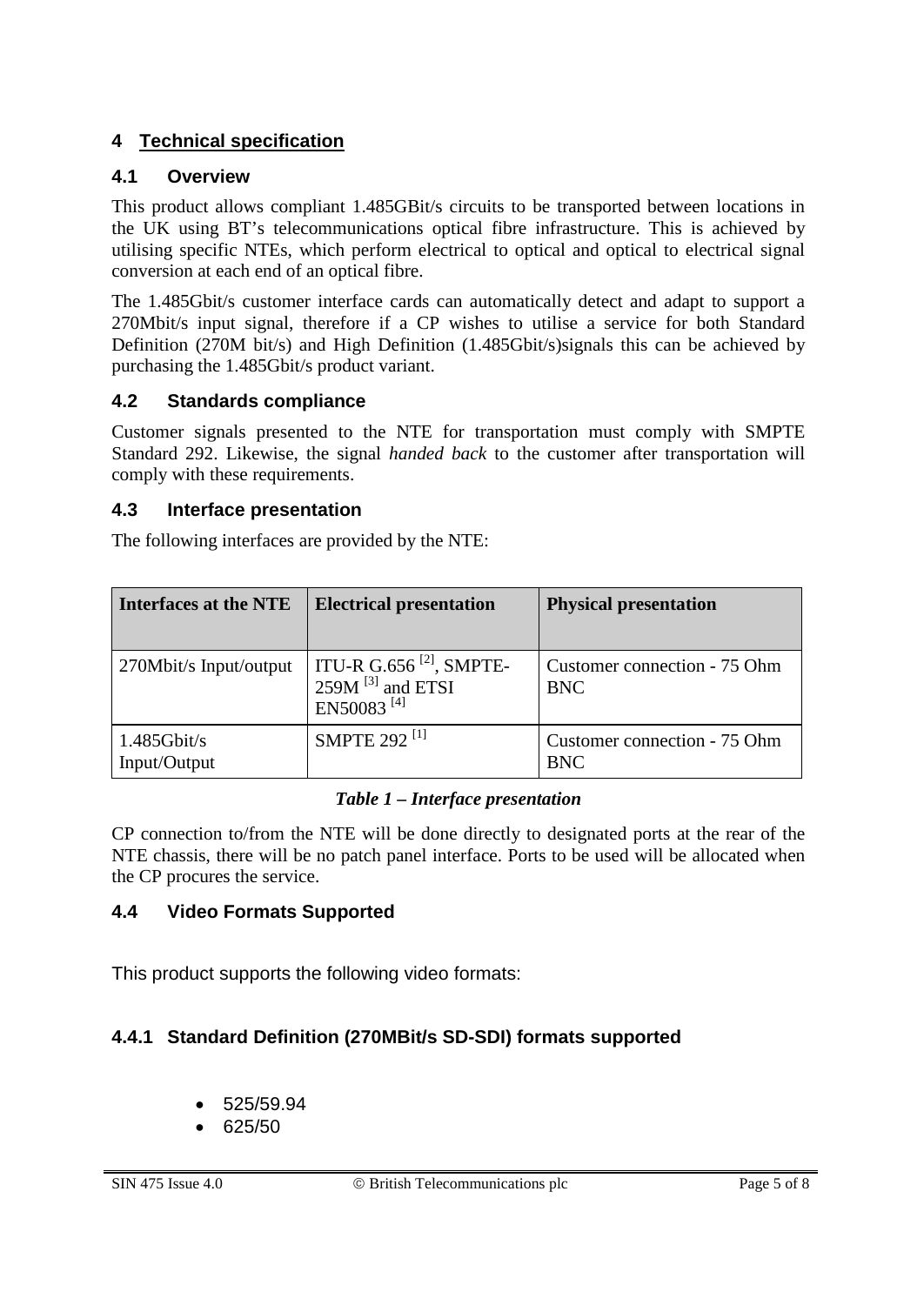# **4.4.2 High Definition (1.485GBit/s HD-SDI) formats supported**

- 720p23.98
- 720p24
- 720p25
- 720p29.97
- 720p30
- 720p50
- 720p59.94
- 720p60
- 1035i59.94
- 1035i60
- 1080i50/1080sF25
- 1080i59.94/1080sF59.94
- 1080i60/1080sF30
- 1080p23.98
- 1080p24
- 1080p25
- 1080p29.97
- 1080p30
- 1080sF23.98
- 1080sF24

The product also supports 270MBit/s DVB- ASI

# **4.5 Test Patterns**

The cards have an internal test pattern generator, which can help to keep circuits live and aid testing. This takes the form of a pre-defined 'colour bars' test pattern.

The test pattern will be enabled by default on 'A' end cards and disabled on 'B' end cards, and will be set to 1.485GBit/s (HD-SDI) to correspond with the upper limit of the service provided. The test pattern can be enabled/disabled upon request. Please refer to the Broadcast Access product and process descriptions.

Note that a slightly different pattern is used for each of the three rates: 270Mbit/s (SD-SDI) – SIN474 refers, 1.485GBit/s (HD-SDI) SIN 475 refers or 3GBit/s (3G-SDI) – SIN507 refers.

# **5 Further information**

For enquiries concerning connection availability between particular sites and for further "sales and marketing" information about this service, please contact your BT Account Manager or Openreach Customer Business Manager.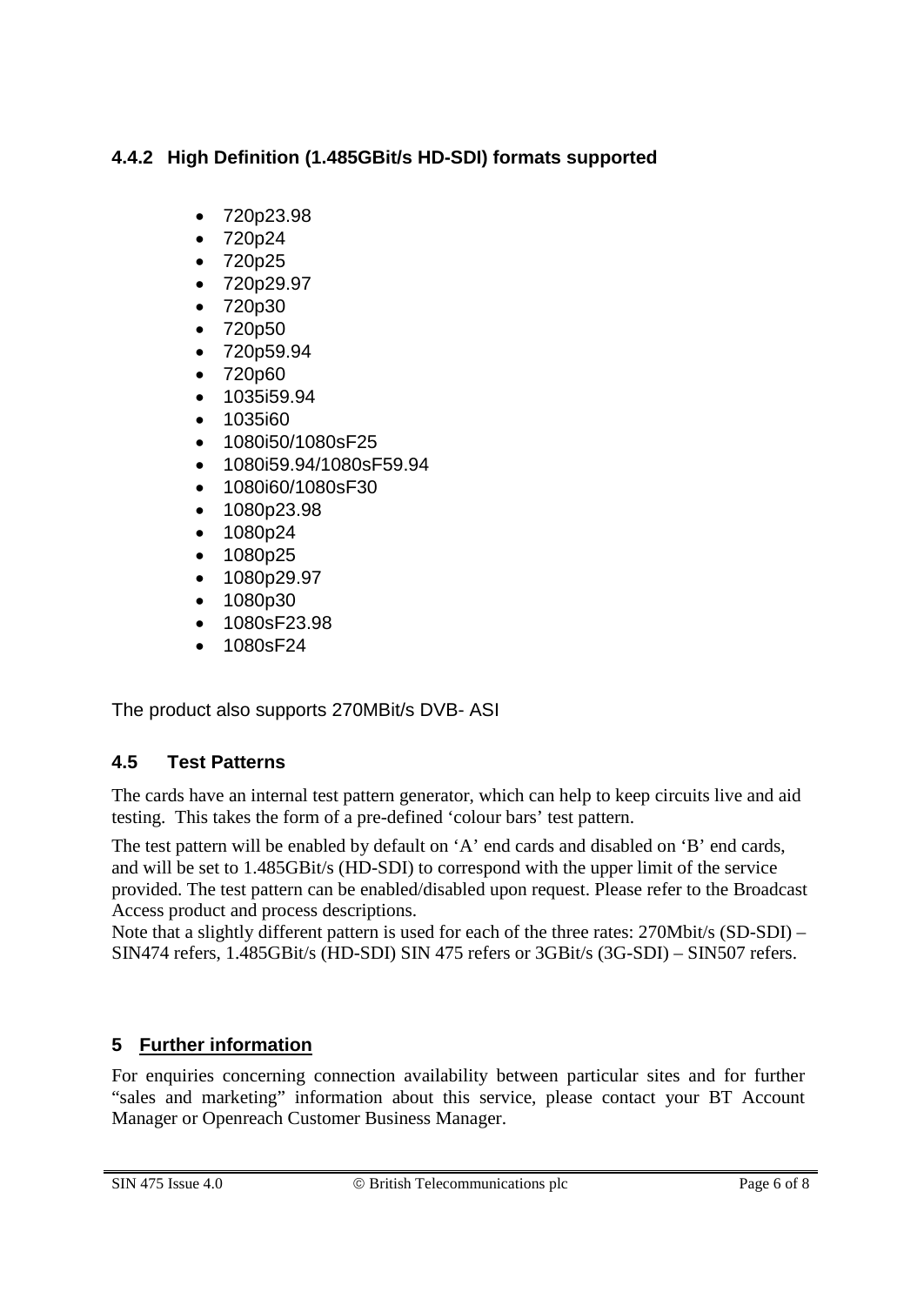See also [http://www.openreach.co.uk](http://www.openreach.co.uk/)

For technical queries regarding the content of this document please submit an email query to the following address: <u>broadcast.solutions@bt.com</u>.

If you have enquiries relating to this document then please email: [sinet.helpdesk@bt.com](mailto:sinet.helpdesk@bt.com)